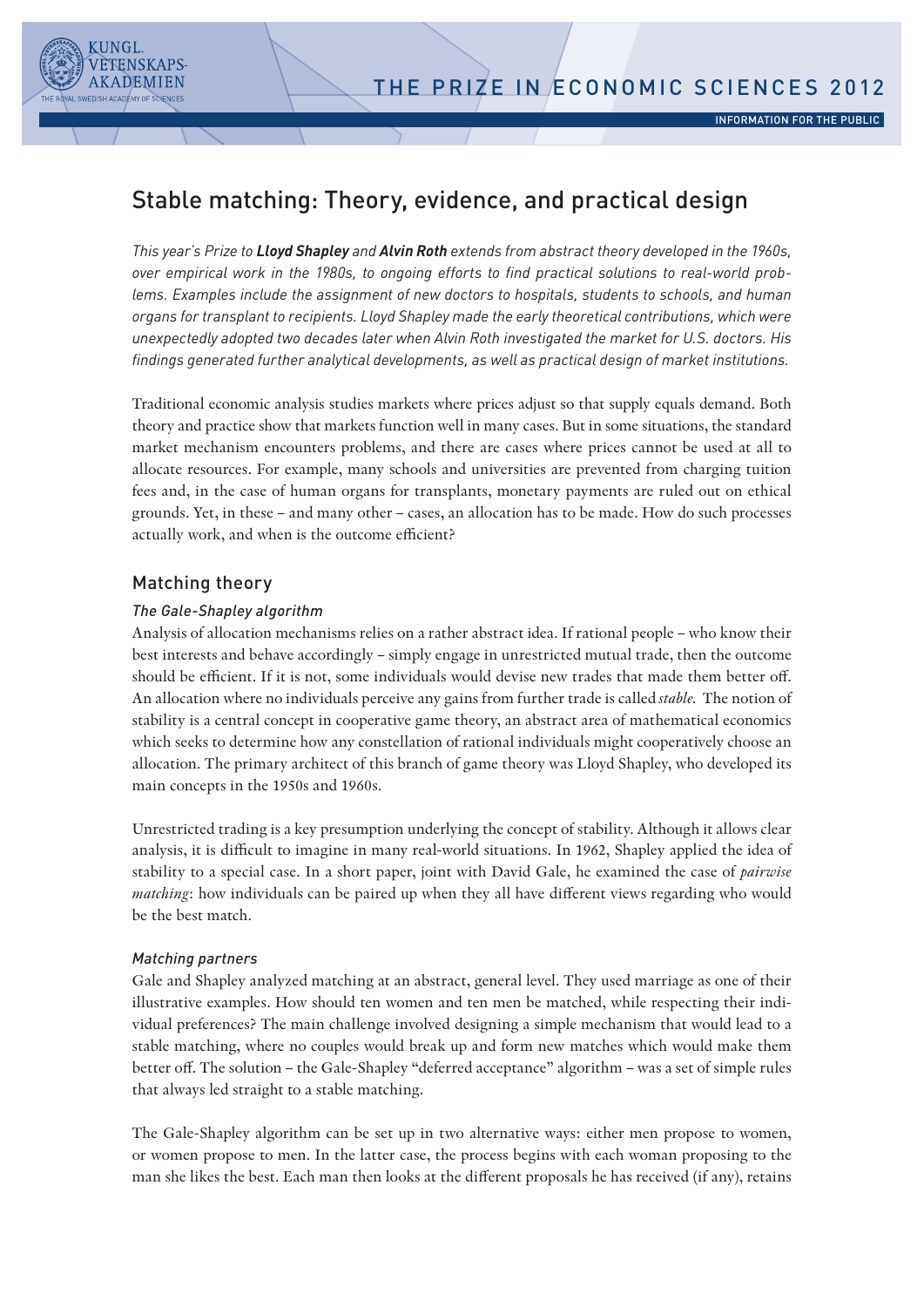what he regards as the most attractive proposal (but defers from accepting it) and rejects the others. The women who were rejected in the first round then propose to their second-best choices, while the men again keep their best offer and reject the rest. This continues until no women want to make any further proposals. As each of the men then accepts the proposal he holds, the process comes to an end. Gale and Shapley proved mathematically that this algorithm always leads to a stable matching.

The specific setup of the algorithm turned out to have important distributional consequences; it matters a great deal whether the right to propose is given to the women – as in our example – or to the men. If the women propose, the outcome is better for them than if the men propose, because some women wind up with men they like better, and no woman is worse off than if the men had been given the right to propose. Indeed, the resulting matching is better for the women than any other stable matching. Conversely, the reverse algorithm – where the men propose – leads to the worst outcome from the women's perspective.

The clarity and elegance of the Gale-Shapley paper placed it on academic reading lists for economics students worldwide. But its real-world relevance was not recognized until much later. In the early 1980s, Alvin Roth set out to study a very practical allocation problem: the market for newly examined doctors.

## Evidence

## *Markets for new doctors*

In the U.S., students who graduate from medical school are typically employed as residents (interns) at hospitals, where they comprise a significant part of the labor force. In the early 1900s, this market was largely decentralized. During the 1940s, competition for scarce medical students forced hospitals to offer residencies (internships) increasingly early, sometimes several years before graduation. Matches were made before the students could produce evidence of their qualifications, and even before they knew which branch of medicine they would like to practice. When an offer was rejected, it was often too late to make offers to other candidates. A market ridden with such problems does not produce stable matches, because not enough offers can be made in time to ensure mutually beneficial trades. In order to make more offers quickly, hospitals imposed strict deadlines for responding to offers. This, in turn, forced students to make early decisions without knowing what other opportunities would become available later on.

In response to these problems, a centralized "clearinghouse", called the National Resident Matching Program (NRMP), was introduced in the early 1950s. In a paper from 1984, Alvin Roth studied the algorithm used by this clearinghouse and discovered that it was closely related to the Gale-Shapley algorithm. He then hypothesized that the fundamental reason for the success of the NRMP was that it produced stable matches. In the early 1990s, Roth went on to study similar medical markets in the U.K. There, he found that different regions had adopted different algorithms, some of which produced stable matches and others not. Those which resulted in stable matches had turned out to be successful, whereas the other algorithms had broken down in various ways.

## Practical design

## *Matching doctors and hospitals*

Despite its success, the NRMP still encountered problems. The number of female medical students had grown, and it became increasingly common that dual-doctor couples looked for internships in the same region. The NRMP could not accommodate these requests, so that many applicants chose not to use the mechanism: a sign that it was not stable. The NRMP – where the hospitals offered positions to students – was also criticized for systematically favoring hospitals over students. Indeed, as Gale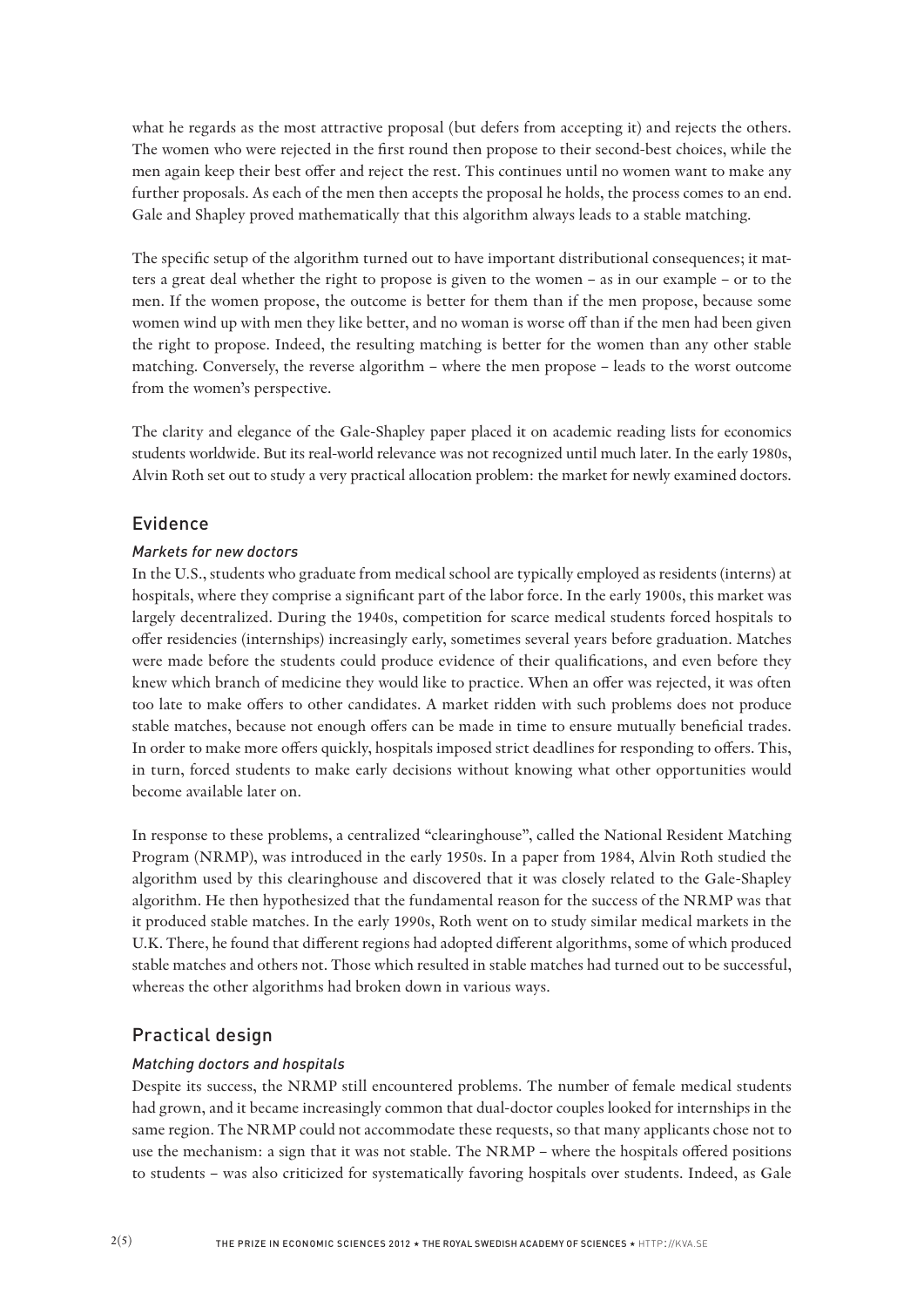

Matching doctors and hospitals. When the doctors make offers, they all first choose hospital a, which accepts doctor 1 (the hospital's first choice). In a second stage, doctor 2 makes an offer to hospital b, and doctor 3 to hospital c, which gives a stable matching. When the hospitals have the right to make offers, the result is instead that doctor 2 is matched with hospital c and 3 with b.

and Shapley had shown theoretically, the proposing side of the market (in this case, the hospitals) is systematically favored. In 1995, Roth was asked to help design an improved algorithm that would eliminate these problems. Along with Elliott Peranson, he formulated an algorithm, built on applicant proposals and designed to accommodate couples. The new algorithm, adopted by the NRMP in 1997, has worked well and over 20,000 positions per year have since been matched with applicants.

The research underlying the revised design prompted the development of new theory. It seemed that applicants could manipulate the original algorithm – by turning down offers which they actually preferred and keeping those which were worse – in order to achieve a better outcome. In several theoretical papers, Roth showed how misrepresentation of one's true preferences might be in the interest of the receiving side (students in the original NRMP) in some algorithms. Drawing on this insight, the revised NRMP algorithm was designed to be immune to student misrepresentation. Furthermore, computer simulations verified that, in practice, it was not sensitive to strategic manipulation by the hospitals.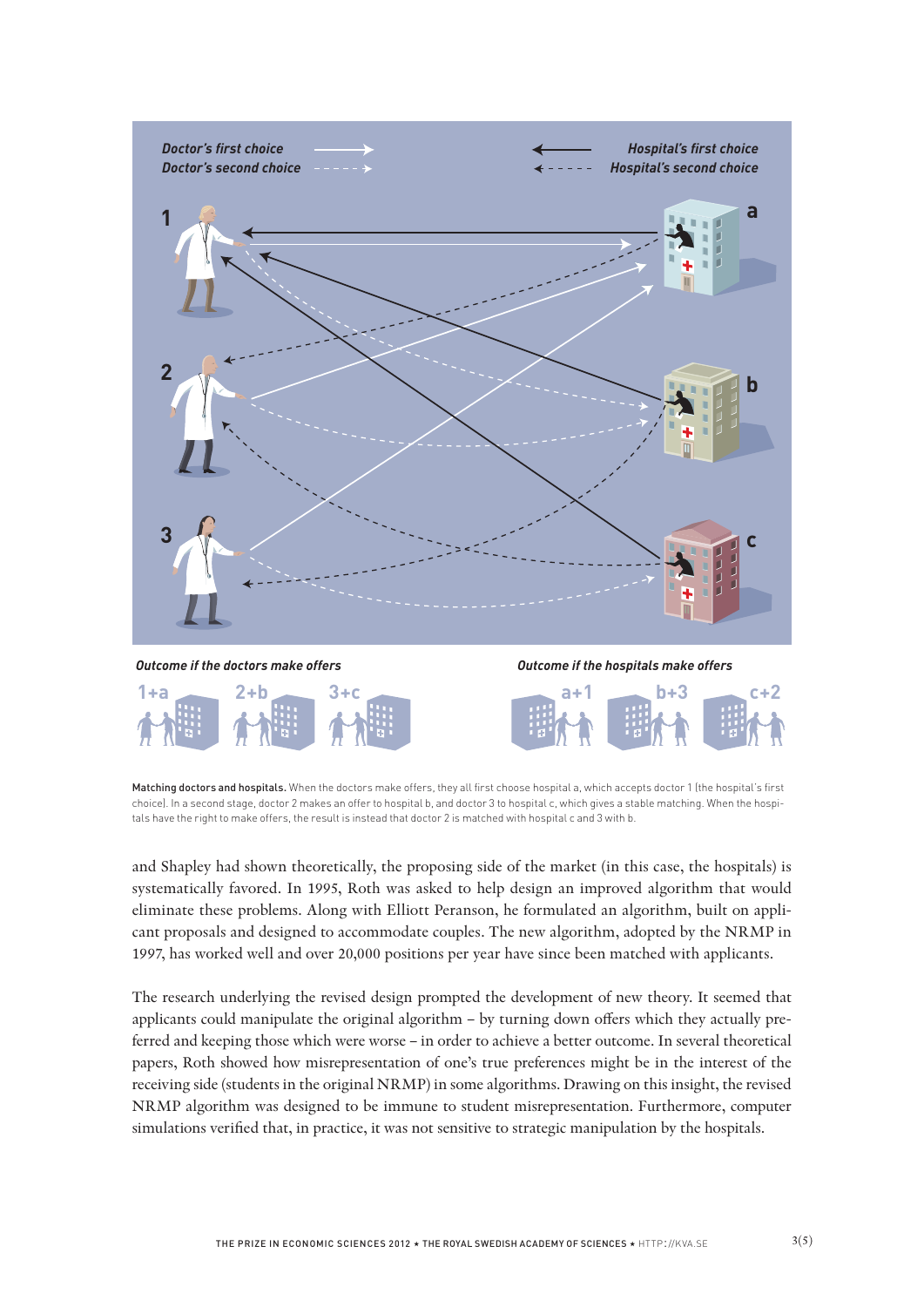#### *Matching students and high-schools*

The Gale-Shapley algorithm proved to be useful in other applications, such as high-school choice. Up until 2003, applicants to New York City public high schools were asked to rank their five most preferred choices, after which these preference lists were sent to the schools. The schools then decided which students to admit, reject, or place on waiting lists. The process was repeated in two more rounds, and students who had not been assigned to any school after the third round were allocated through an administrative process. However, this did not provide the applicants with enough opportunities to list their preferences, and the schools did not have enough opportunities to make offers. As a result, about 30,000 students per year ended up at schools they had not listed. Moreover, the process gave rise to misrepresentation of preferences. Since schools were more likely to admit students who ranked them as their first choice, students unlikely to be admitted to their favorite school found it in their best interest to list a more realistic option as their first choice, while applicants who simply reported their true preferences suffered unnecessarily poor outcomes. In 2003, Roth and his colleagues helped redesign this admissions process, based on an applicant-proposing version of the Gale-Shapley algorithm. The new algorithm proved to be successful, with a 90 percent reduction in the number of students assigned to schools for which they had expressed no preference. Today, a growing number of U.S. metropolitan areas use some variant of the Gale-Shapley algorithm.

#### *Matching kidneys and patients*

The matching settings described so far involve two sides that both make active decisions. Some realworld situations are one-sided, however, in the sense that the other side is entirely passive. A practical example is the matching of kidneys and other human organs to patients in need of a transplant. How can this be accomplished in an efficient way?

This problem was studied by Shapley and his colleagues, again in the abstract and based on the notion of stability. The proposed algorithm – the so-called *top trading cycle* – is in fact very simple. It is based on an initial allocation of objects and subsequent swapping. A challenge in the case of human organs is that some kidney-patient pairs may not be compatible and that complex multilateral swaps may be quite time consuming. Again, a combination of theory and experimental work has been used to compare different versions of top trading. As a result, increasingly complex chains of kidney donations are now adopted in a number of U.S. states.

#### *Extensions to new markets*

A striking feature of the above examples is that prices are not part of the process. Does the absence of a price mechanism in the basic Gale-Shapley algorithm limit its applicability? Not necessarily. Shapley and others examined extensions of the original model that allow for prices (salaries, in the market for doctors) to be part of the offers. Algorithms including prices work in much the same way and produce stable matches with broadly similar features. In fact, matching with prices is closely related to auctions, where objects are matched with buyers and where prices are decisive. Research that relates matching algorithms to auctions has recently generated interesting theoretical results, which appear to be applicable in practice. A case in point is the internet auction, in particular search engines that auction out space for advertisers. Companies in this business have benefited from insights inherent in the Gale-Shapley algorithms and have used top economists as experts in designing new auctions.

This year's prize rewards a flourishing field of research, where theory, evidence, and design are used interactively. Lloyd Shapley and Alvin Roth have worked independently of each other, but the success of their research is due to the combination of Shapley's theoretical results with Roth's insights into their practical value. The field continues to grow and holds great promise for the future.